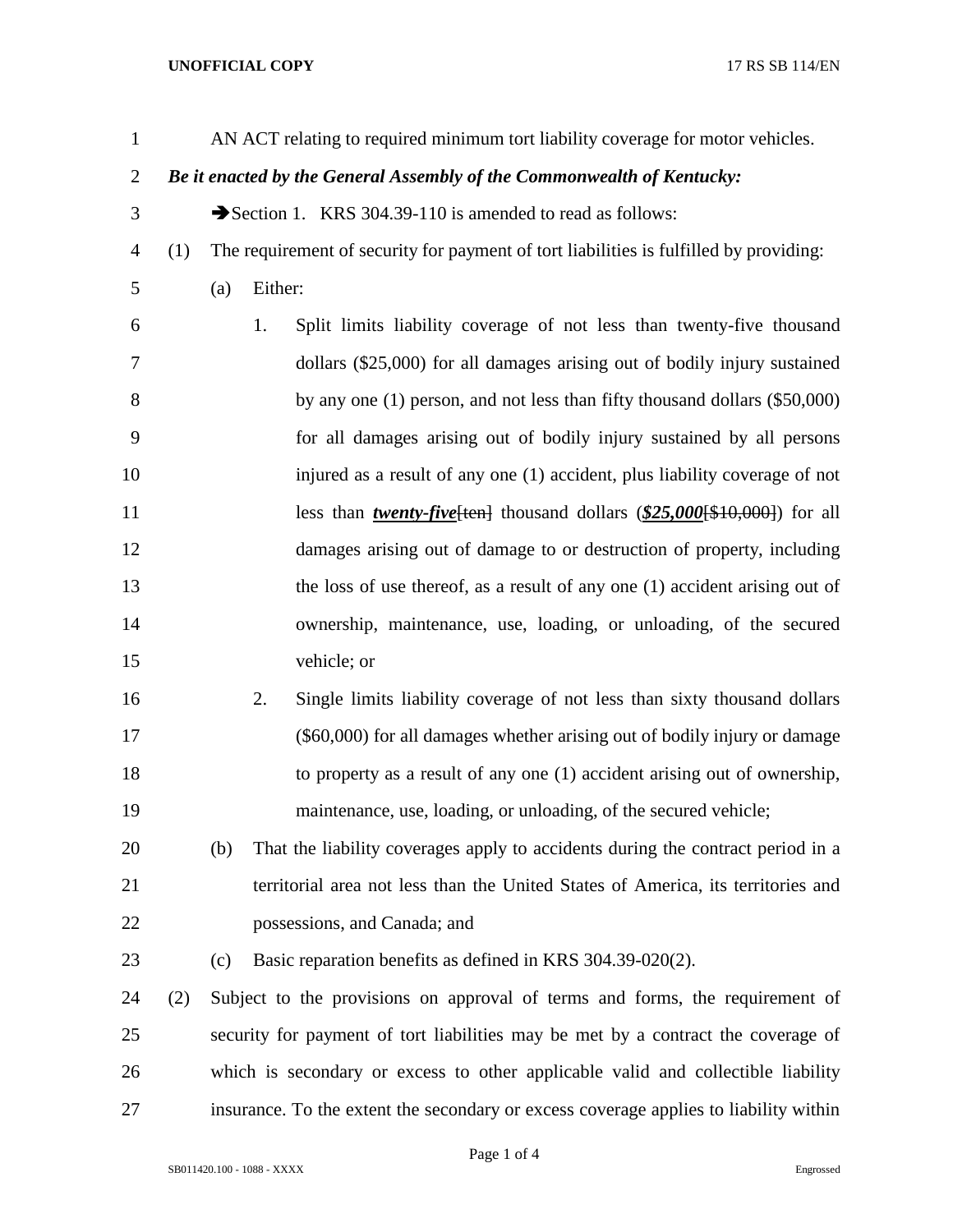the minimum security required by this subtitle it must be subject to conditions consistent with the system of required liability insurance established by this subtitle.

- (3) Security for a motorcycle is fulfilled by providing only the coverages set forth in subsections (1)(a) and (b) of this section.
- 5 Section 2. KRS 187.290 is amended to read as follows:

As used in this chapter, unless the context requires otherwise:

(1) "Cabinet" means the Transportation Cabinet.

 (2) "Highways" means every way or place of whatever nature when any part of it is open to the use of the public, as a matter of right, license or privilege, for purpose of vehicular traffic.

 (3) "Judgment" means any judgment which has become final by expiration without appeal of the time within which an appeal might have been perfected, or by final affirmation on appeal, rendered by a court of competent jurisdiction of any state or of the United States, upon a cause of action arising out of the ownership, maintenance or use of any motor vehicle, for damages, including damages for care and loss of services, because of bodily injury to or death of any person, or for damages because of injury to or destruction of property, including the loss of use thereof, or upon a cause of action on an agreement of settlement for such damages.

 (4) "Motor vehicle" means every self-propelled vehicle which is designed for use upon a highway, including trailers designed for use with such vehicles (except traction engines, road rollers, farm tractors, tractor cranes, power shovels, mopeds, and well drillers) and every vehicle which is propelled by electric power obtained from overhead wires but not operated upon rails.

 (5) "Moped" means either a motorized bicycle whose frame design may include one (1) or more horizontal crossbars supporting a fuel tank so long as it also has pedals, or a motorized bicycle with a step-through type frame which may or may not have pedals rated no more than two (2) brake horsepower, a cylinder capacity not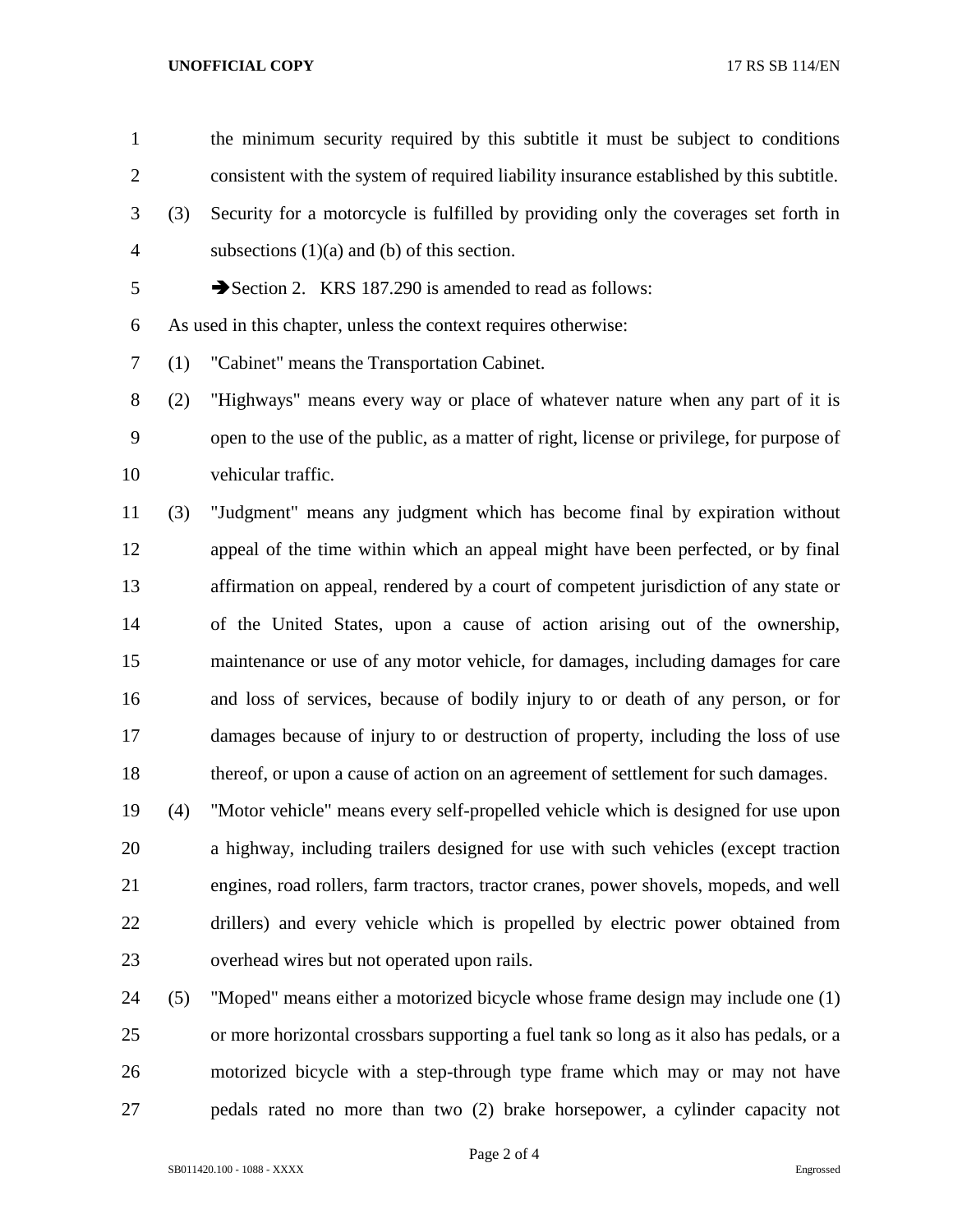exceeding fifty (50) cubic centimeters, an automatic transmission not requiring clutching or shifting by the operator after the drive system is engaged, and capable of a maximum speed of not more than thirty (30) miles per hour;

 (6) "License" means any operator's license, temporary instruction permit or temporary license issued under the laws of this state pertaining to the licensing of operators.

(7) "Nonresident" means every person who is not a resident of this state.

 (8) "Nonresident's operating privilege" means the privilege conferred upon a nonresident by the laws of this state pertaining to the operation by him of a motor vehicle, or the use of a motor vehicle owned by him, in this state.

(9) "Operator" means every person who is in actual physical control of a motor vehicle.

 (10) "Owner" means a person who holds the legal title of a motor vehicle, or in the event a motor vehicle is the subject of an agreement for the conditional sale or lease thereof with the right of purchase upon performance of the conditions stated in the agreement and with an immediate right of possession vested in the conditional vendee or lessee or in the event a mortgagor of a vehicle is entitled to possession, then such conditional vendee or lessee or mortgagor shall be deemed the owner for the purposes of this chapter.

 (11) "Proof of financial responsibility" means proof of ability to respond in damages for liability, on account of accidents occurring subsequent to the effective date of said proof, arising out of the ownership, maintenance or use of a motor vehicle in *amounts meeting the requirements of Section 1 of this Act*[the amount of twenty- five thousand dollars (\$25,000) because of bodily injury to or death of one (1) person in any one (1) accident, and, subject to said limit for one (1) person, in the amount of fifty thousand dollars (\$50,000) because of bodily injury to or death of two (2) or more persons in any one (1) accident, and in the amount of ten thousand dollars (\$10,000) because of injury to or destruction of property of others in any one (1) accident].